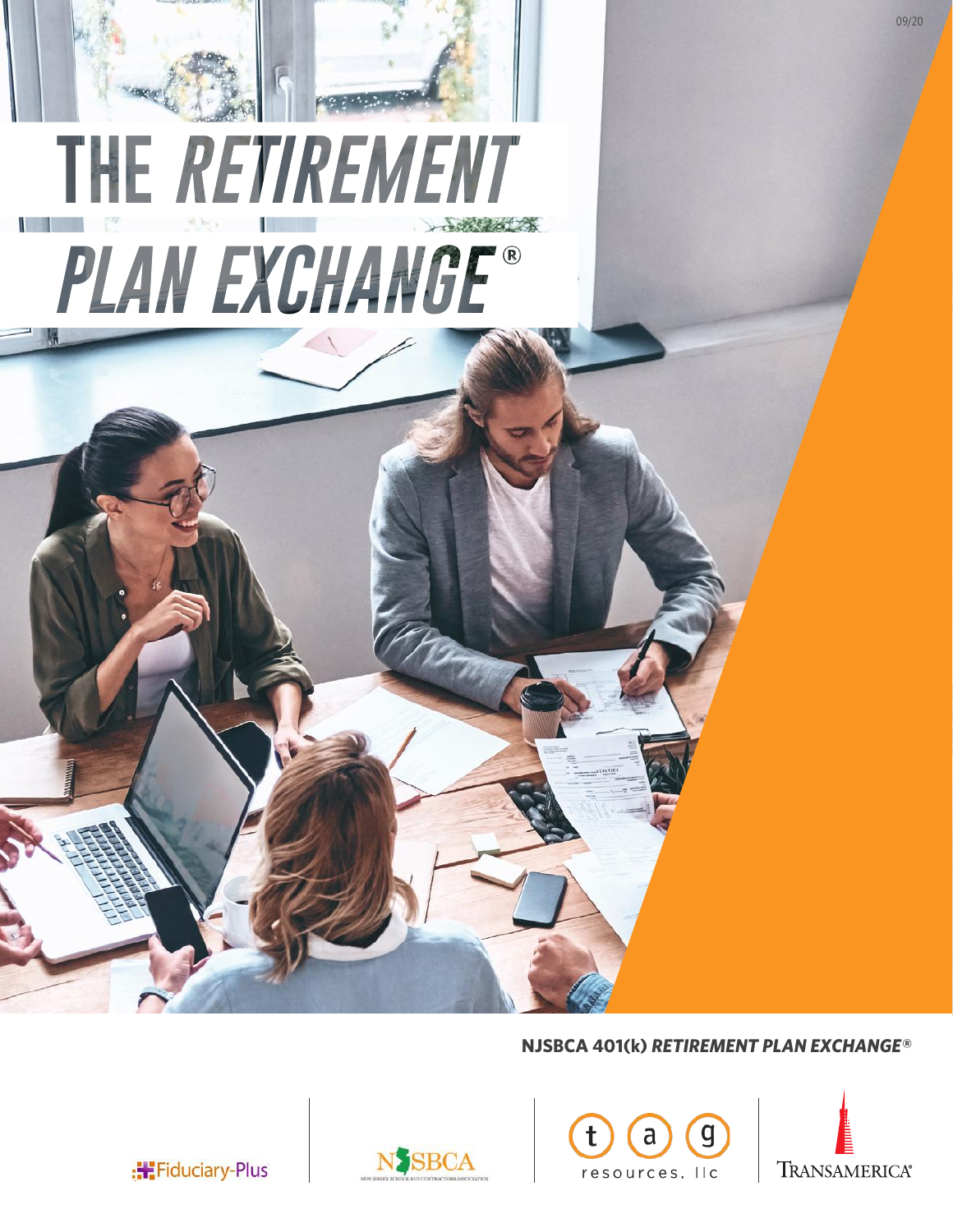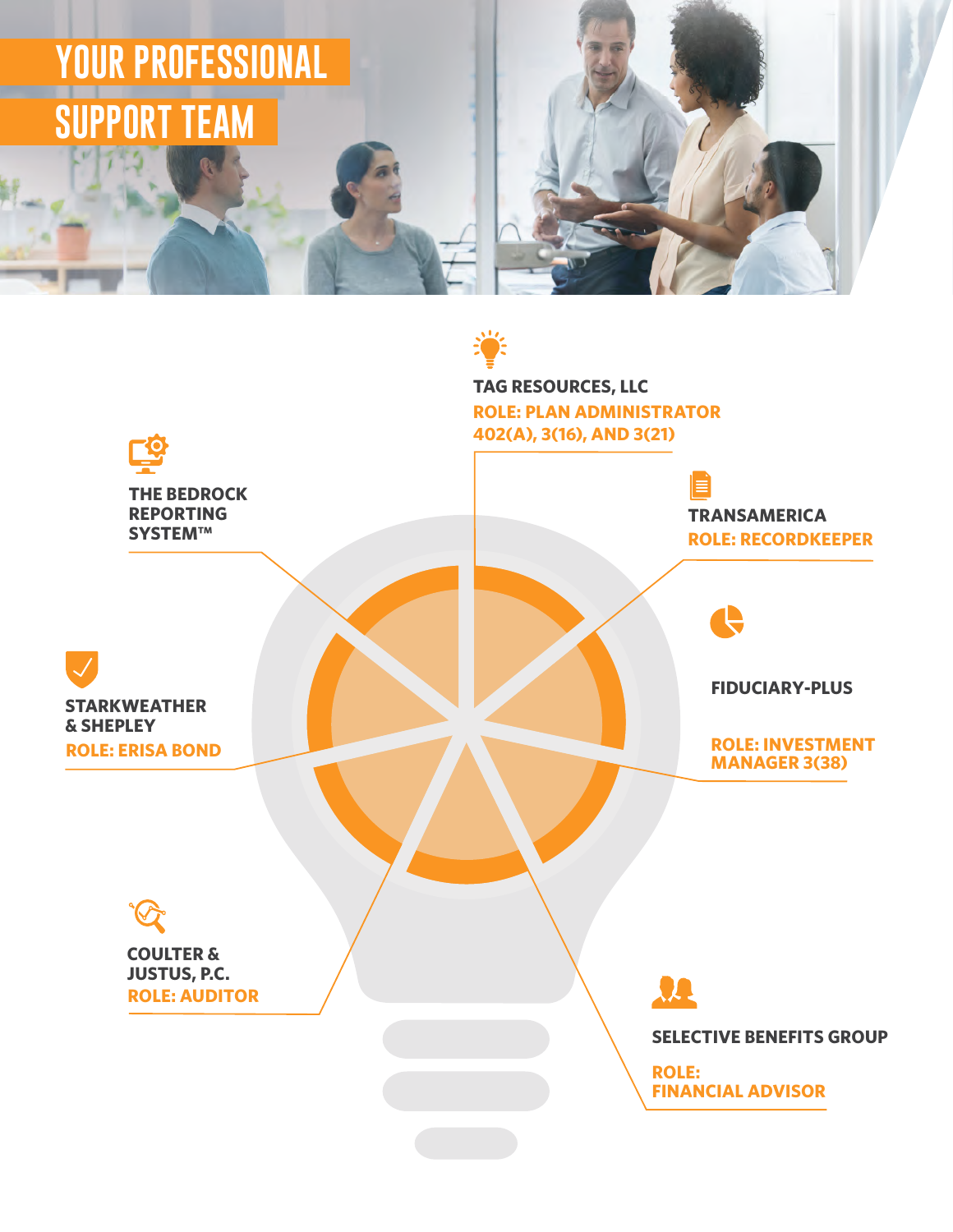# **MEET THE TEAM**



## **TAG RESOURCES, LLC PLAN ADMINISTRATOR 402(A), 3(16), 3(21)**

TAG Resources is the Plan Administrator and a Signatory Named Fiduciary, as defined under ERISA sections 402(a), 3(16), and 3(21). It is our job to perform all functions necessary to keep your plan compliant.

As such, TAG Resources is responsible for the day-to-day operations of your plan. The functions we perform on your behalf include: signing and filing of the Form 5500, QDRO determinations, authorization of benefit payments, ensuring proper spousal consent on payments, service of legal process for potential lawsuits related to the plan, plan operations, participant claims and appeals, distributions, beneficiary determinations, and timely completion and filing of annual information returns on Form 5500, including any related extensions to the plan.

| $\mathcal{L}^{\text{max}}_{\text{max}}$ and $\mathcal{L}^{\text{max}}_{\text{max}}$ and $\mathcal{L}^{\text{max}}_{\text{max}}$ |                                                                                                                                                                                                                                                                    |  |
|---------------------------------------------------------------------------------------------------------------------------------|--------------------------------------------------------------------------------------------------------------------------------------------------------------------------------------------------------------------------------------------------------------------|--|
|                                                                                                                                 | $\mathcal{L}^{\text{max}}_{\text{max}}$ and $\mathcal{L}^{\text{max}}_{\text{max}}$ and $\mathcal{L}^{\text{max}}_{\text{max}}$<br>the contract of the contract of the                                                                                             |  |
|                                                                                                                                 | $\mathcal{L}^{\text{max}}_{\text{max}}$ and $\mathcal{L}^{\text{max}}_{\text{max}}$ and $\mathcal{L}^{\text{max}}_{\text{max}}$<br>$\mathcal{L}^{\text{max}}_{\text{max}}$ and $\mathcal{L}^{\text{max}}_{\text{max}}$ and $\mathcal{L}^{\text{max}}_{\text{max}}$ |  |
|                                                                                                                                 | ______                                                                                                                                                                                                                                                             |  |

#### **TRANSAMERICA RECORDKEEPER**

With a history dating more than 100 years, Transamerica is a leading provider of insurance, retirement, and investment solutions, serving millions of customers throughout the United States. In addition to being the recordkeeper for the handling of the benefit payments and enrollments, Transamerica provides support up to and through the plan participant's transition to retirement.



#### **FIDUCIARY-PLUS INVESTMENT MANAGER 3(38)**

The 3(38) is a named fiduciary to the plan, responsible for the investment selection, monitoring, and ongoing due diligence of the funds in the investment.



## **SELECTIVE BENEFITS GROUP FINANCIAL ADVISOR**

Offering a 401(k) and selecting the providers to run the 401(k) plan is a fiduciary decision. The financial advisor plays a key role in helping you with the due diligence process and documentation of that process.

The advisors who offer the *Exchange* know the complexity and liability of running a retirement plan. Advisors who use the *Exchange* look to reduce the administration duties and risk to you at a cost that is competitive.

In addition, many offer services that help increase participation, help with enrollment meetings, provide investment guidance and education, provide regular plan reviews, and suggest potential plan enhancements.



### **COULTER AND JUSTUS, P.C. AUDIT FIRM**

Coulter & Justus, P.C. is an AICPA Employee Benefit Plan Audit Quality Center Member and conducts over 200+ plan audits each year.

Federal law requires employee benefit plans with 100 or more participants to conduct an annual audit. Coulter and Justus, P.C. is registered with the Public Company Accounting Oversight Board, which is a requirement to perform audits for SEC companies, and ensures the highest level of quality controls and peer reviews.



### **STARKWEATHER & SHEPLEY ERISA BOND**

Financial Industry Insurance and Bonding – Umbrella Fidelity Bond. Lead Underwriter, Great American Insurance Company / A+ (Superior) rating from A.M. Best.



## **THE BEDROCK REPORTING SYSTEM™ TAG RESOURCES PROPRIETARY SOFTWARE**

The Bedrock Reporting System™ aggregates data from client uploads to check eligibility and rate changes. With the data gathered from the contribution files from the plan sponsors and recordkeepers, TAG can match their employees with the specifics provided in the sponsor's plan documents to determine eligibility and verify participant information.

The system also captures rate changes, new loans, and hardships for the sponsors and monitors contributions and distributions to ensure compliance with plan documents and 401(k) limits. Every step in the process is time stamped so the complete data cycle is monitored.

The system allows TAG to produce a quarterly Fiduciary Report for each plan in the program so TAG can monitor operational health and catch minor errors before they expose the plan to possible compliance violations.